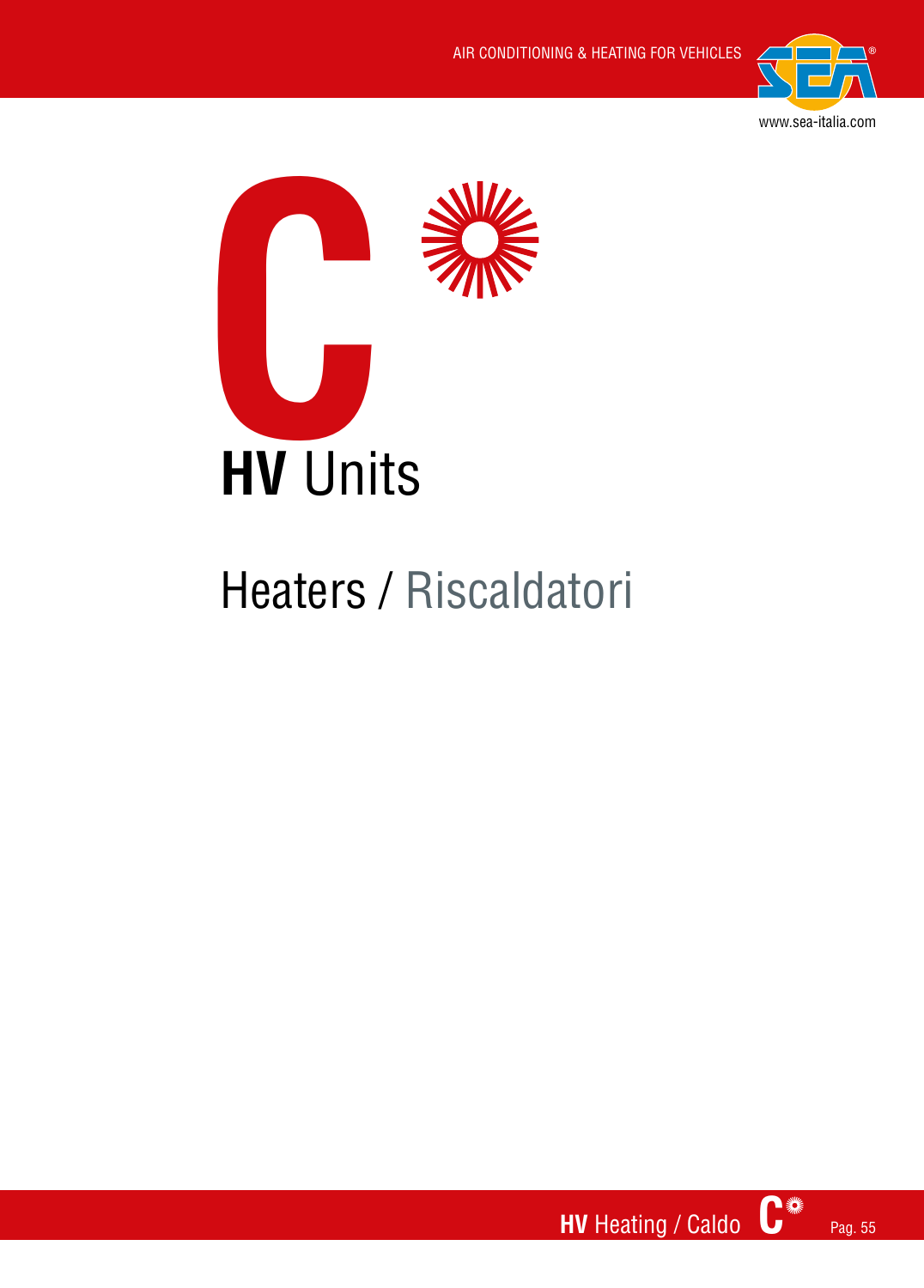### **HV** Units **BUTIR** Heater Unit / Riscaldatore



### Position in the cabin Posizione in cabina

Possibility of using several diameter couplings for various diameter of duct. Diameter 40-45-50-55-60 mm. These heating unit are versatile and are the ideal solution for heating the interiors of special vehicles. These products can be installed under the dashboard or under the seat, for example.

Possibilità di utilizzare giunti diversi a seconda del diametro del condotto. Diametro 40-45-50-55-60 mm. Queste unità di riscaldamento sono versatili e sono la soluzione ideale per il riscaldamento degli interni di veicoli speciali. Questi prodotti possono essere installati sotto il cruscotto o sotto il sedile, ad esempio.

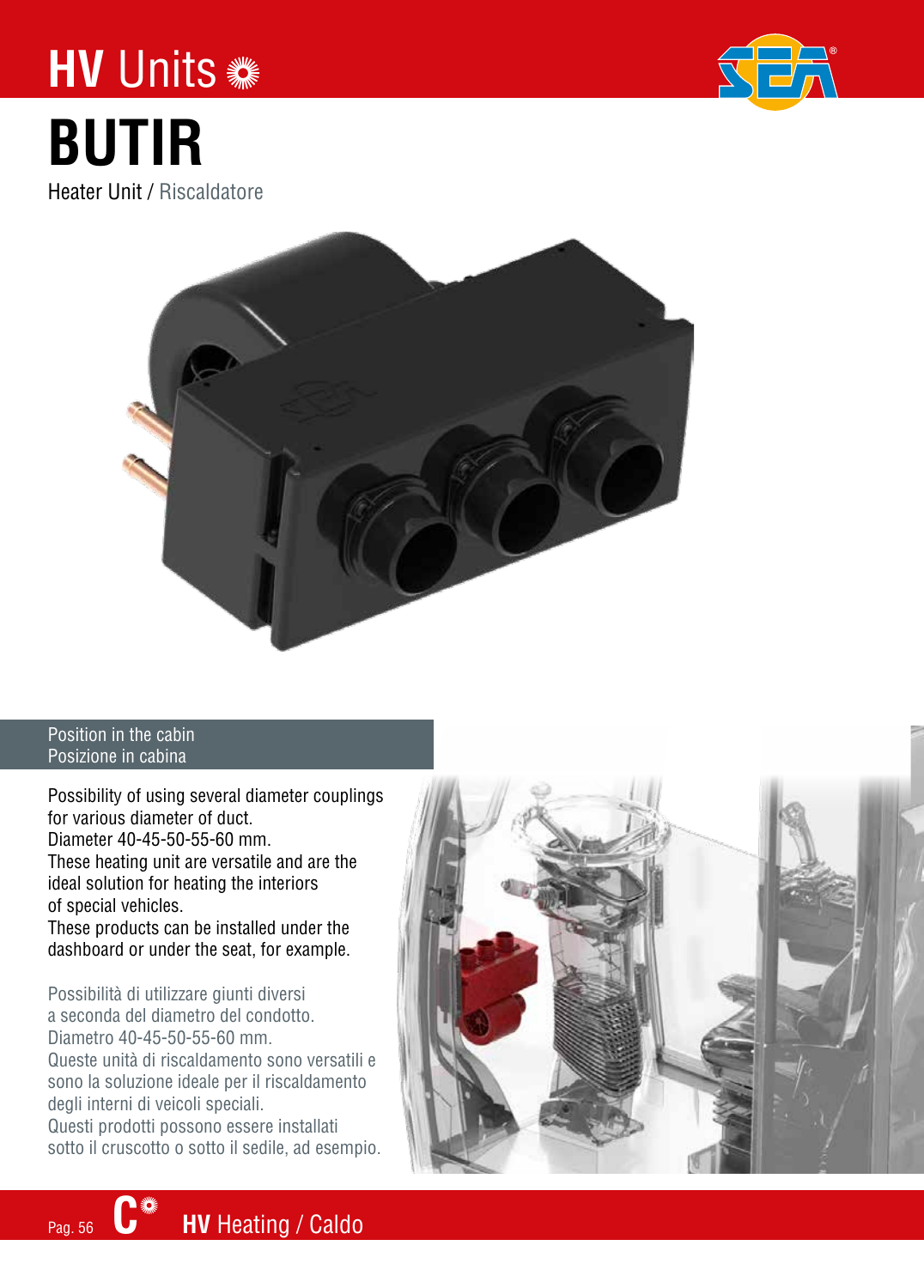



### **BUTIR** Heater Unit / Riscaldatore

| <b>HV</b>       | ▓€                   | Heating / Caldo      |                         |                             |                  |                      |                                     |                                  |  |  |  |  |
|-----------------|----------------------|----------------------|-------------------------|-----------------------------|------------------|----------------------|-------------------------------------|----------------------------------|--|--|--|--|
| Part.<br>Codice | Voltage<br>Voltaggio | Ampere<br>Amperaggio | Heater<br>Riscaldamento | Air $m^3/h$<br>Aria $m^3/h$ | Weight<br>Peso   | Case<br>Rivestimento | Water connector<br>Connettore acqua | Air connector<br>Connettore aria |  |  |  |  |
| A0CC62ES        | 12V                  | 4 A                  | 3.8 kW                  | 170                         | $1.4$ kg         | Plastic injection    | 10 mm $\varnothing$                 | 45 mm $\varnothing$              |  |  |  |  |
| A0CC63ES        | 24 V                 | 2.5A                 | 3.8 kW                  | 170                         | $1.4 \text{ kg}$ | Plastic injection    | 10 mm $\varnothing$                 | 45 mm $\varnothing$              |  |  |  |  |
| A0CC64ES        | 12V                  | 4 A                  | 3.8 kW                  | 170                         | 1.4 kg           | Plastic injection    | 16 mm $\varnothing$                 | 45 mm $\varnothing$              |  |  |  |  |
| A0CC65ES        | 24 V                 | 2.5A                 | 3.8 kW                  | 170                         | $1.4 \text{ kg}$ | Plastic injection    | 16 mm $\varnothing$                 | 45 mm $\varnothing$              |  |  |  |  |
| A0CC62ES/1      | 12V                  | 4 A                  | 3.8 kW                  | 170                         | $1.4 \text{ kg}$ | Plastic injection    | 10 mm $\varnothing$                 | 45 mm $\varnothing$              |  |  |  |  |
| A0CC63ES/1      | 24 V                 | 2.5A                 | 3.8 kW                  | 170                         | $1.4 \text{ kg}$ | Plastic injection    | 10 mm $\varnothing$                 | 45 mm $\varnothing$              |  |  |  |  |
| A0CC64ES/1      | 12V                  | 4 A                  | 3.8 kW                  | 170                         | 1.4 kg           | Plastic injection    | 16 mm $\varnothing$                 | 45 mm $\varnothing$              |  |  |  |  |
| A0CC65ES/1      | 24 V                 | 2.5A                 | 3.8 kW                  | 170                         | 1.4 ka           | Plastic injection    | 16 mm $\varnothing$                 | 45 mm $\varnothing$              |  |  |  |  |



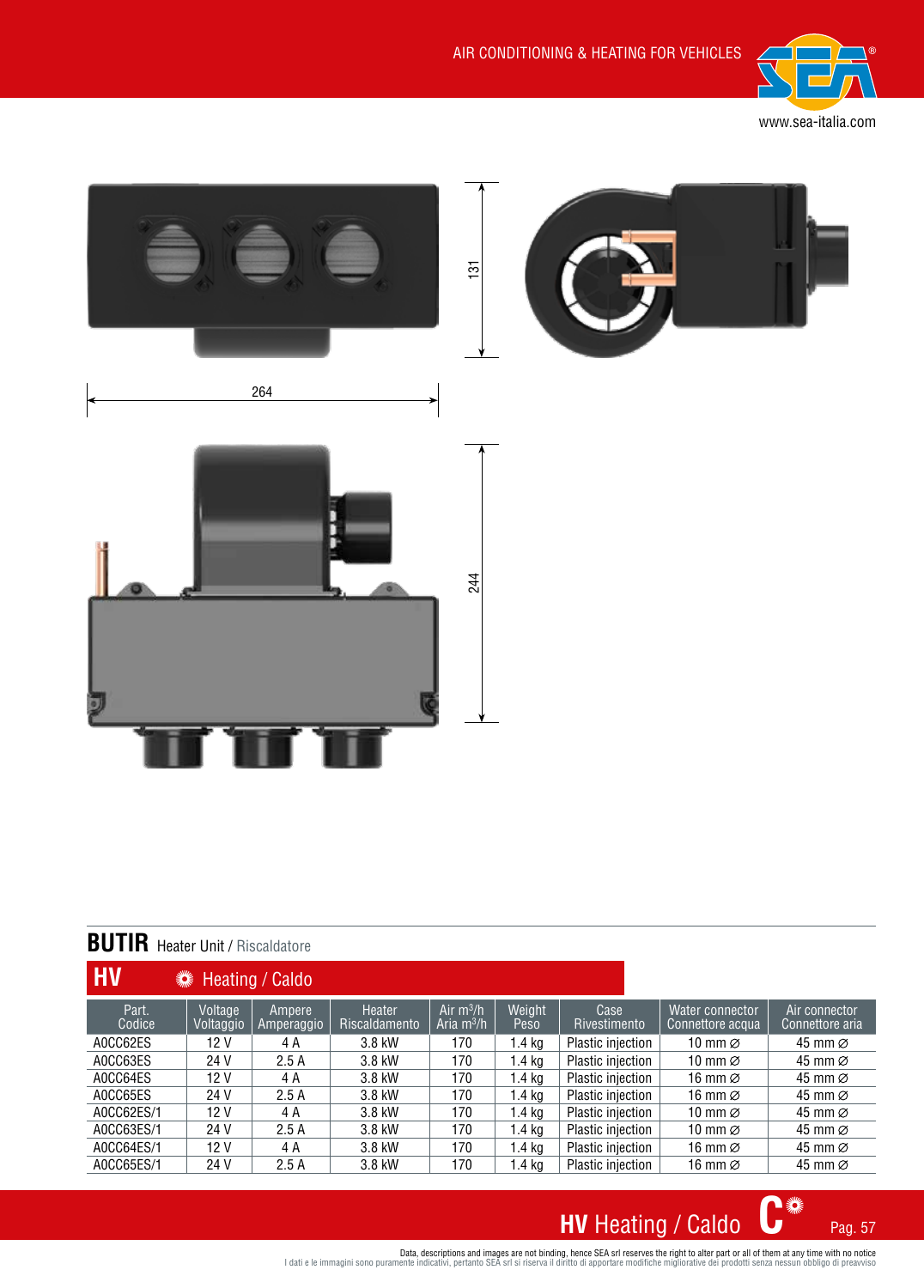## **HV** Units **BAJOC**



Heater Unit / Riscaldatore



### Position in the cabin Posizione in cabina

These heating unit are versatile and are the ideal solution for heating the interiors of special vehicles.

These products can be installed under the dashboard or under the seat, for example.

Queste unità di riscaldamento sono versatili e sono la soluzione ideale per il riscaldamento degli interni di veicoli speciali. Questi prodotti possono essere installati

sotto il cruscotto o sotto il sedile, ad esempio.

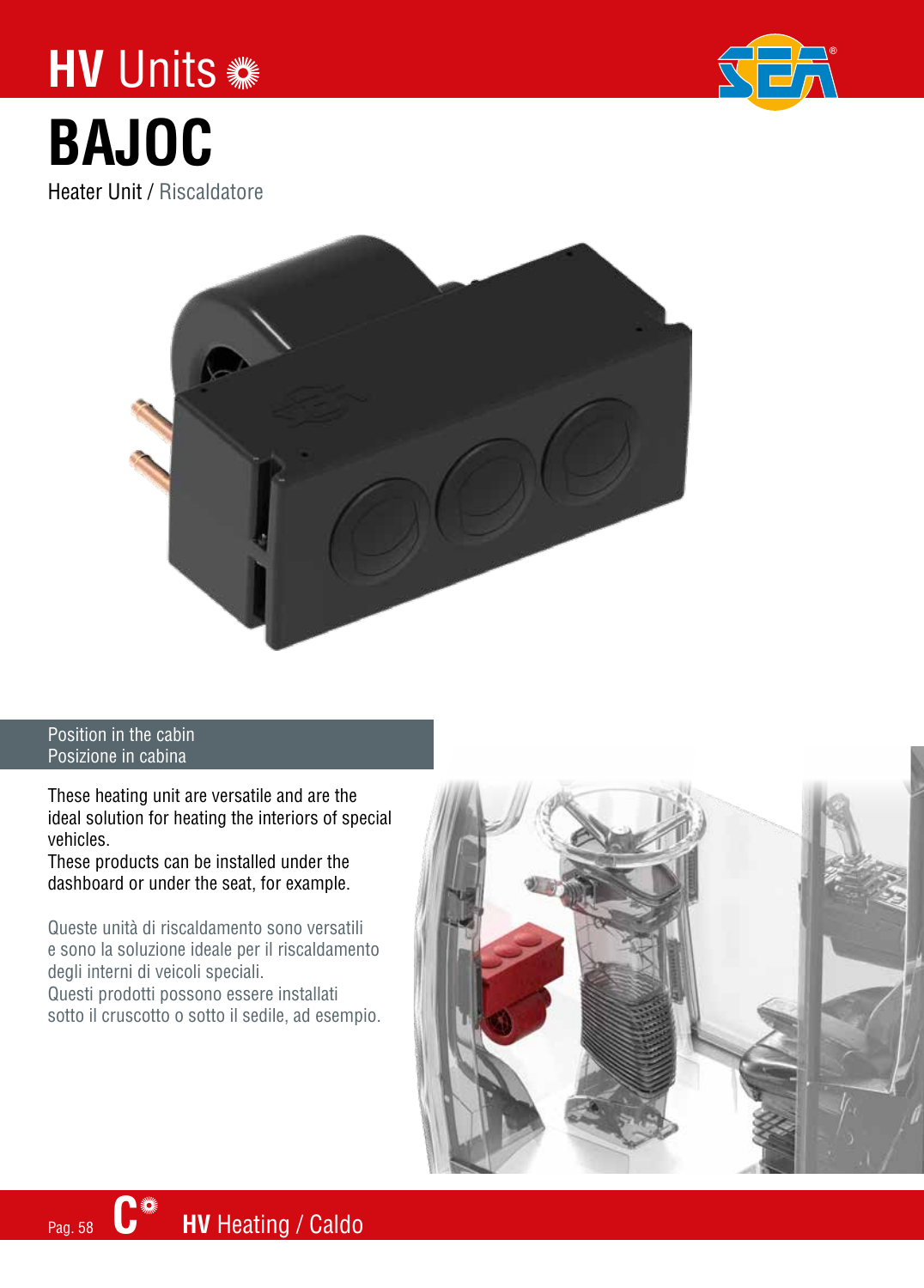



### **BAJOC** Heater / Riscaldatore

| <b>HV</b>       |                      | <b>\</b> Heating / Caldo |                                |                             |                 |                      |                                      |                                             |  |  |
|-----------------|----------------------|--------------------------|--------------------------------|-----------------------------|-----------------|----------------------|--------------------------------------|---------------------------------------------|--|--|
| Part.<br>Codice | Voltage<br>Voltaggio | Ampere<br>Amperaggio     | Heater<br><b>Riscaldamento</b> | Air $m^3/h$<br>Aria $m^3/h$ | Weight<br>Peso  | Case<br>Rivestimento | Water connector.<br>Connettore acqua | Ventilation outlet<br>Uscite ventilazione , |  |  |
| A0CC66ES        | 12 V                 | 4 A                      | 170<br>3.8 kW                  |                             | .4 kg           | Plastic injection    | 10 mm $\varnothing$                  |                                             |  |  |
| A0CC67ES        | 24 V                 | 2.5A                     | 3.8 kW                         | 170                         | . .4 kg         | Plastic injection    | 10 mm $\varnothing$                  |                                             |  |  |
| A0CC68ES        | 12 V                 | 4 A                      | 3.8 kW                         | 170                         | .4 kg           | Plastic injection    | 16 mm $\varnothing$                  |                                             |  |  |
| A0CC69ES        | 24 V                 | 2.5A                     | 3.8 kW                         | 170                         | $.4 \text{ kg}$ | Plastic injection    | 16 mm $\varnothing$                  | 3                                           |  |  |

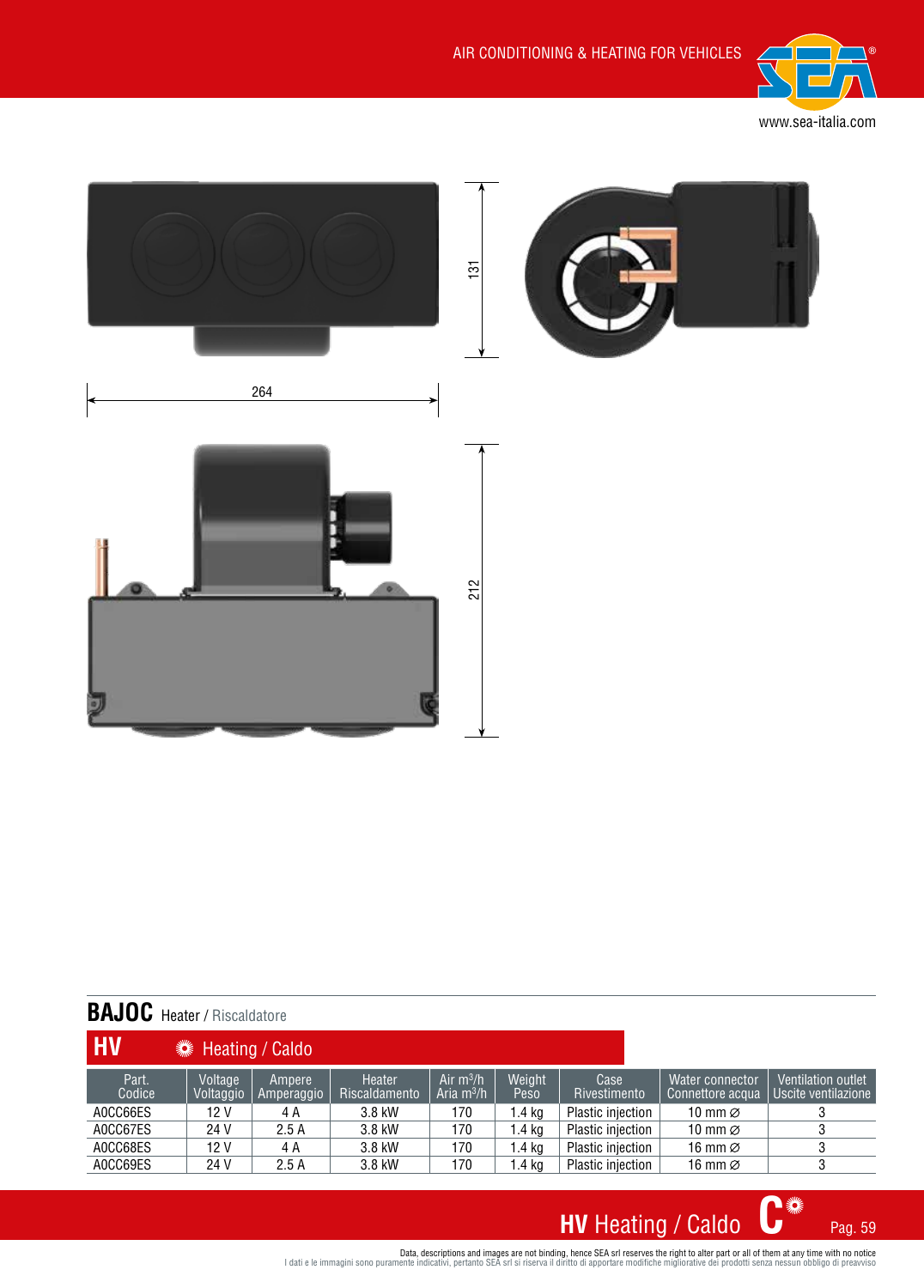## **HV** Units



### **E ZET** Heater Unit / Riscaldatore



### Air diffuser panel Pannelli per distribuzione aria

Possibility of using several diameter couplings for various diameter of duct. Diameter 40-45-50-55-60 mm. These heating unit are versatile and are the ideal solution for heating the interiors of special vehicles. These products can be installed under the dashboard or under the seat, for example.

Possibilità di utilizzare giunti diversi a seconda del diametro del condotto. Diametro 40-45-50-55-60 mm. Queste unità di riscaldamento sono versatili e sono la soluzione ideale per il riscaldamento degli interni di veicoli speciali. Questi prodotti possono essere installati sotto il cruscotto o sotto il sedile, ad esempio.

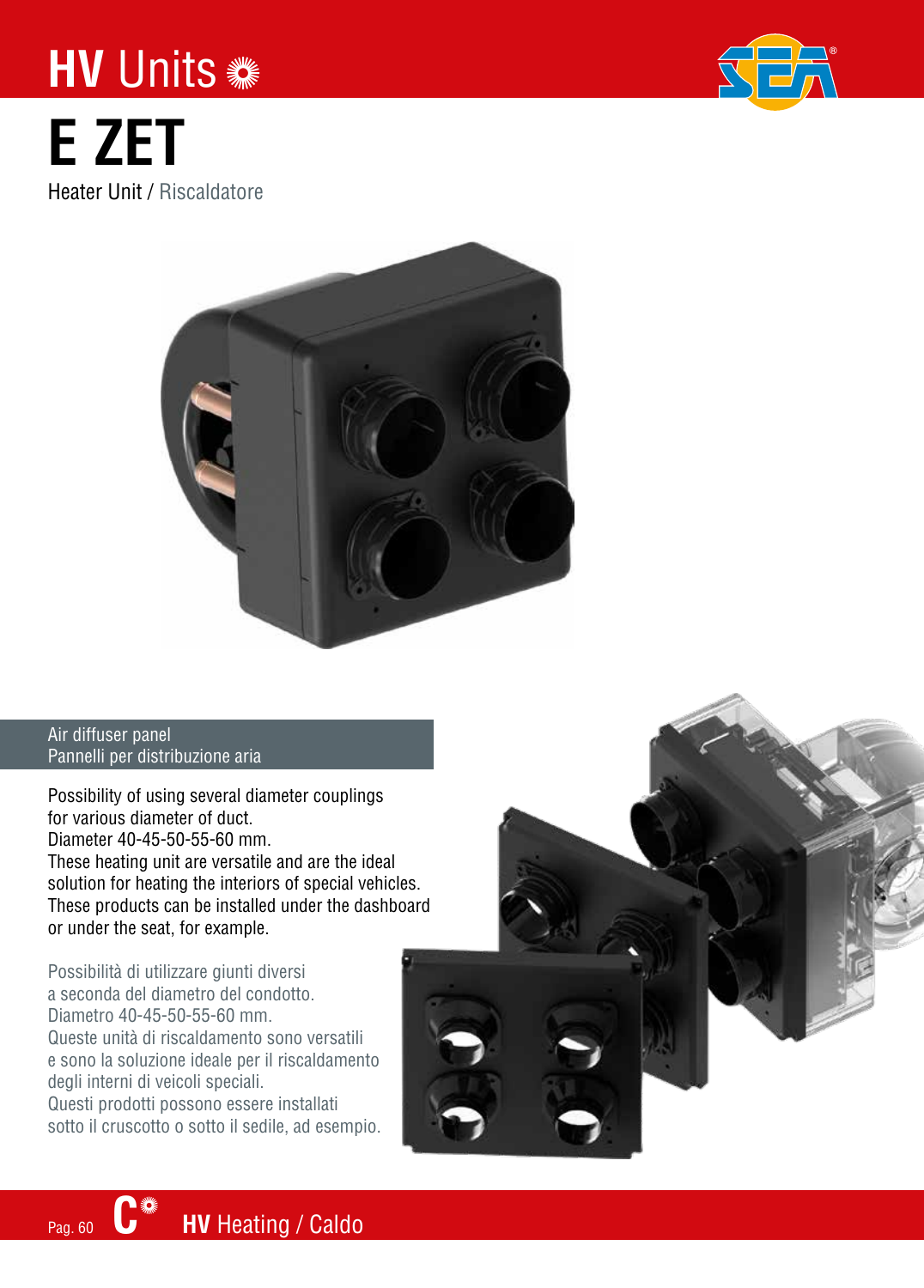



### **E ZET** Heater / Riscaldatore

| <b>HV</b>       |                      | <b>WE</b> Heating / Caldo |                         |                             |                |                      |                                         |                                           |  |  |
|-----------------|----------------------|---------------------------|-------------------------|-----------------------------|----------------|----------------------|-----------------------------------------|-------------------------------------------|--|--|
| Part.<br>Codice | Voltage<br>Voltaggio | Ampere<br>Amperaggio      | Heater<br>Riscaldamento | Air $m^3/h$<br>Aria $m^3/h$ | Weight<br>Peso | Case<br>Rivestimento | ' Water connector .<br>Connettore acqua | Ventilation outlet<br>Uscite ventilazione |  |  |
| A0CC00083-00    | 12 V                 | 14 A                      | 6.5 kW                  | 450                         | 2.8 kg         | Plastic injection    | 16 mm ⊘                                 | 45 mm $\varnothing$                       |  |  |
| A0CC00084-00    | 24 V                 | 7 A                       | 6.5 kW                  | 450                         | 2.8 kg         | Plastic injection    | 16 mm $\varnothing$                     | 45 mm ⊘                                   |  |  |

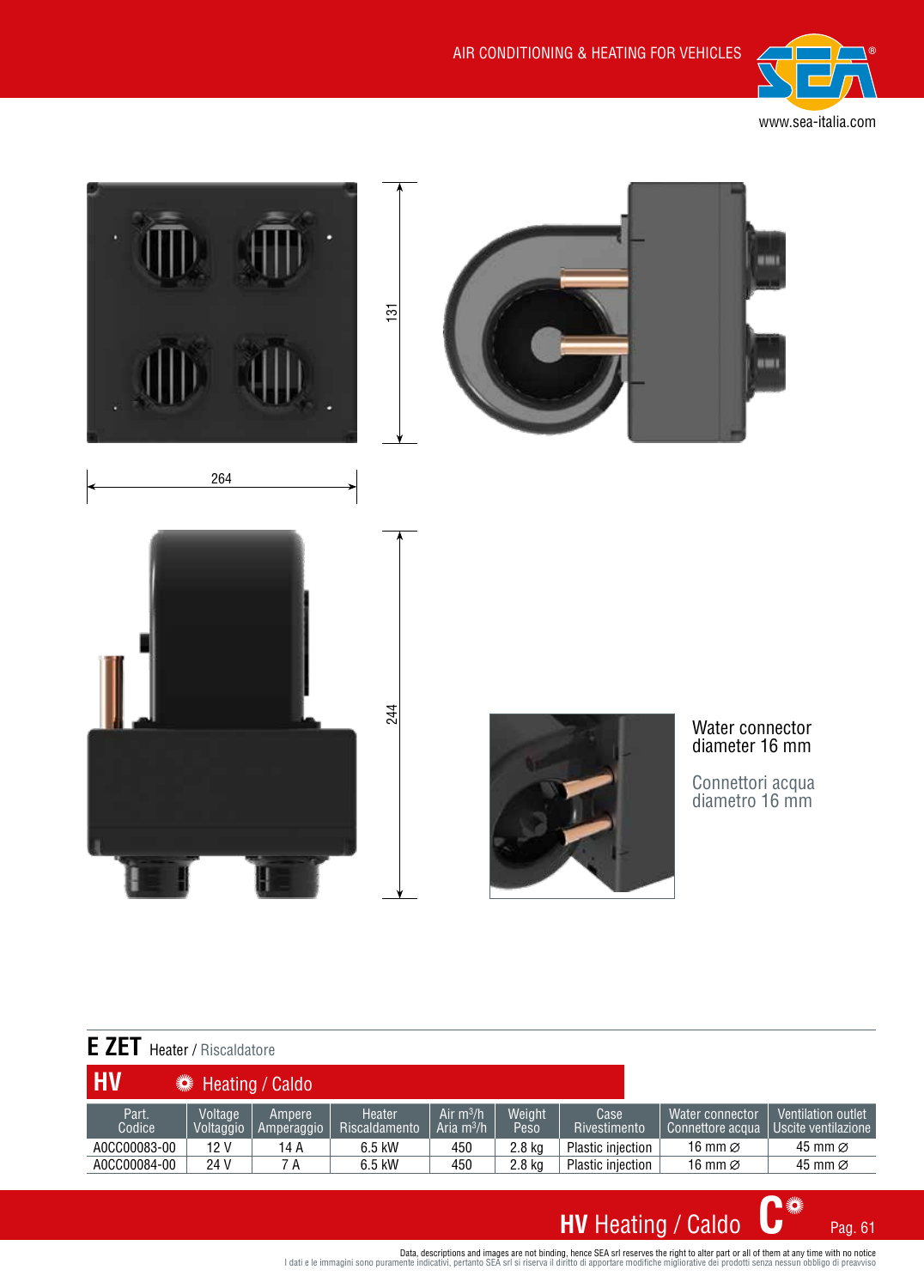### **HV** Units **BURDEL** Heater Unit / Riscaldatore





### Position in the cabin Posizione in cabina

These heating unit are versatile and are the ideal solution for heating the interiors of special vehicles. These products can be installed under the seat, for example.

Queste unità di riscaldamento sono versatili e sono la soluzione ideale per il riscaldamento degli interni di veicoli speciali.

Questi prodotti possono essere installati sotto il sedile, ad esempio.

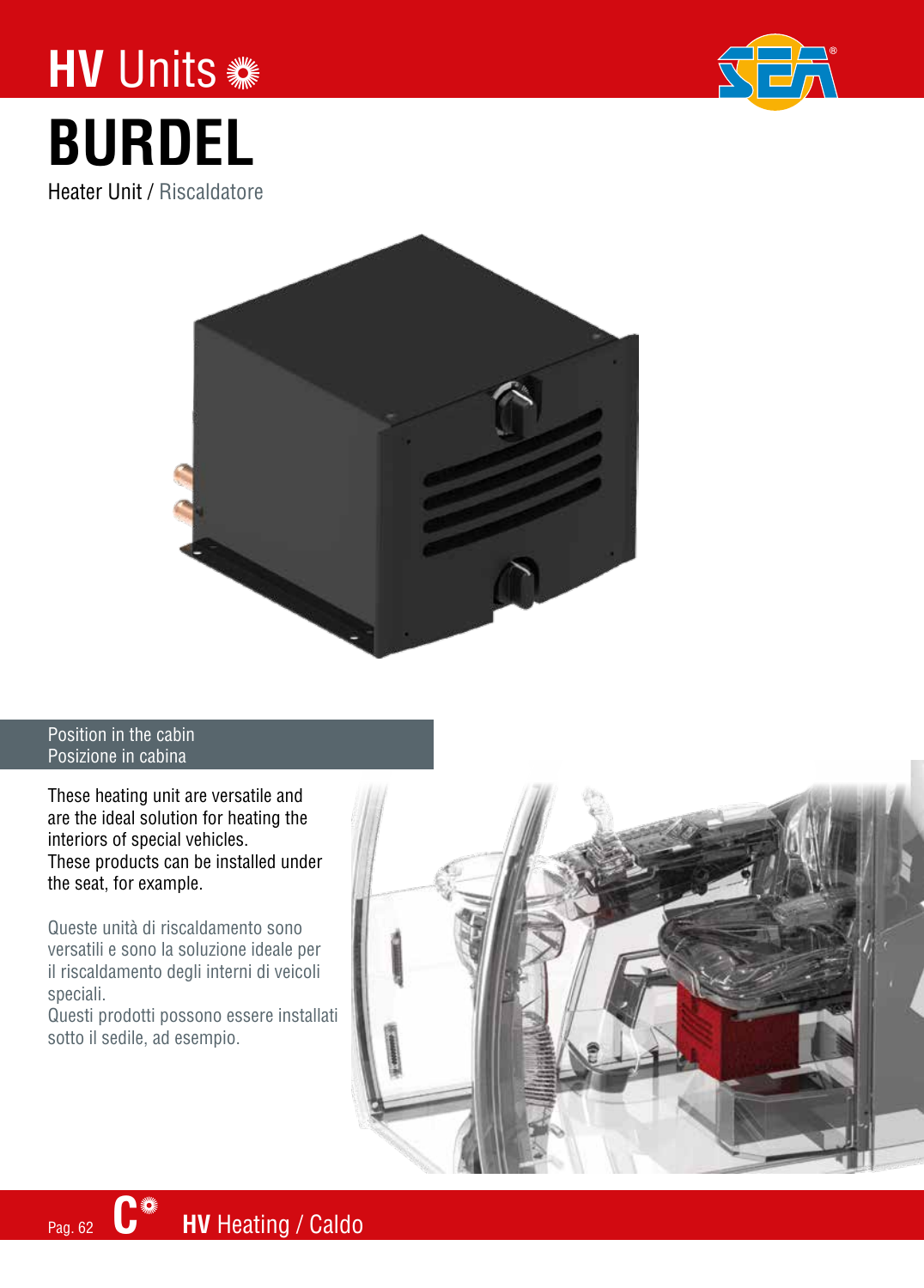



### **BURDEL** Heater / Riscaldatore

| <b>HV</b>       | <b>WE</b> Heating / Caldo                    |      |                         |                             |                |                          |                                     |                                             |
|-----------------|----------------------------------------------|------|-------------------------|-----------------------------|----------------|--------------------------|-------------------------------------|---------------------------------------------|
| Part.<br>Codice | Voltage<br>Ampere<br>Voltaggio<br>Amperaggio |      | Heater<br>Riscaldamento | Air $m^3/h$<br>Aria $m^3/h$ | Weiaht<br>Peso | Case<br>Rivestimento     | Water connector<br>Connettore acqua | Ventilation outlet<br>Uscite ventilazione I |
| A0CC95ES        | 12 V                                         | 4 A  | 4 kW                    | 210                         | 3 kg           | Plastic injection        | 16 mm $\varnothing$                 | $\cdots$                                    |
| A0CC96ES        | 24 V                                         | 2.5A | 4 kW                    | 210                         | 3 kg           | <b>Plastic injection</b> | 16 mm $\varnothing$                 | $\cdots$                                    |

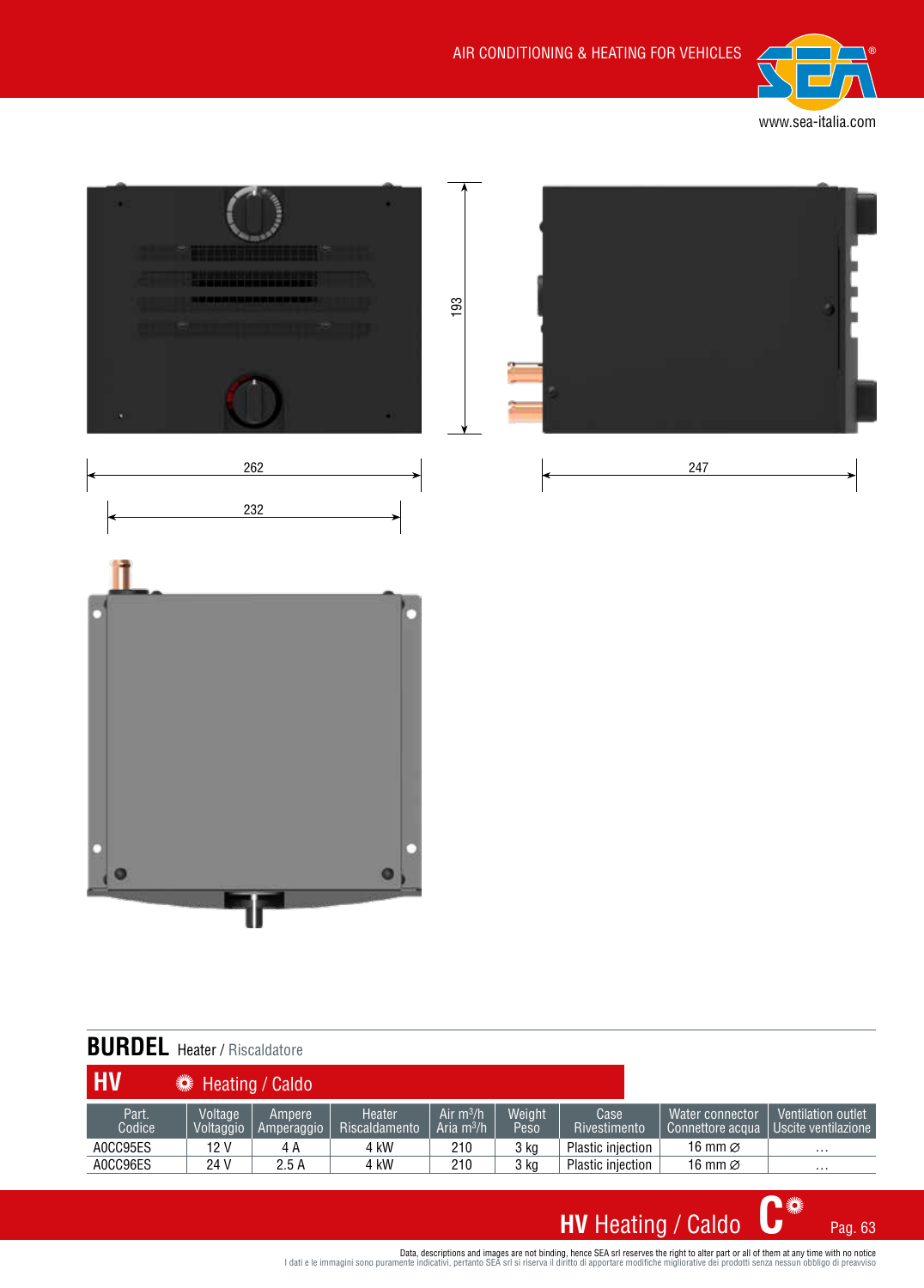## **HV** Units **PLEDA**

Heater Unit / Riscaldatore



 $\frac{1}{2}$ 

#### Position in the cabin Posizione in cabina

These heating unit are versatile and are the ideal solution for heating the interiors of special vehicles. These products can be installed under the dashboard, for example.This units is easy to instal and is very reliable and have a long service life.

Queste unità di riscaldamento sono versatili e sono la soluzione ideale per il riscaldamento degli interni di veicoli speciali. Questi prodotti possono essere installati sotto il cruscotto, ad esempio. Queste unità sono facili da installare e sono molto affidabili e hanno una lunga durata.

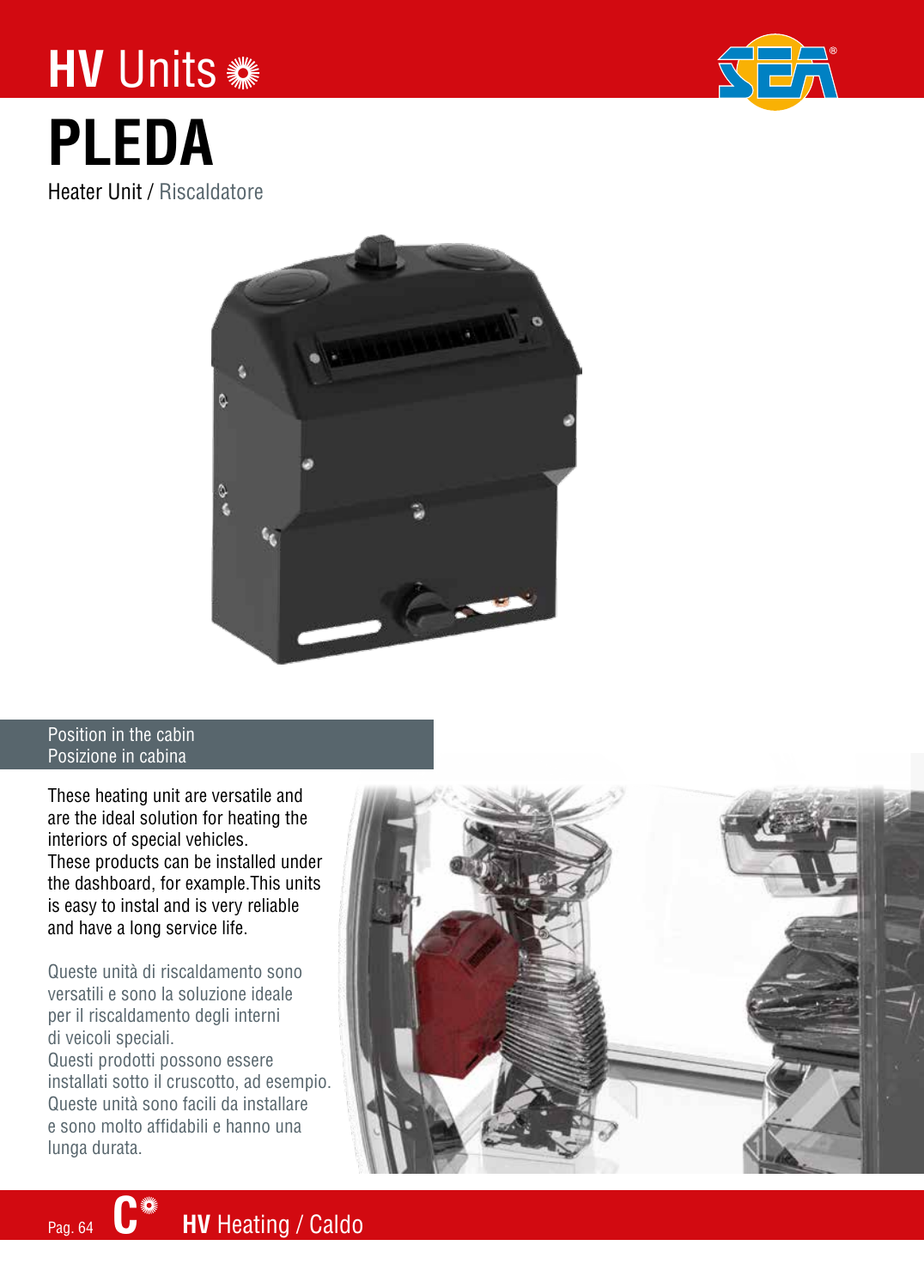



### **PLEDA** Heater / Riscaldatore

| l HV                         | <b>Kong / Caldo</b>  |                      |                         |                             |                |                          |                                     |                                           |
|------------------------------|----------------------|----------------------|-------------------------|-----------------------------|----------------|--------------------------|-------------------------------------|-------------------------------------------|
| Part.<br>Codice <sup>1</sup> | Voltage<br>Voltaggio | Ampere<br>Amperaggio | Heater<br>Riscaldamento | Air $m^3/h$<br>Aria $m^3/h$ | Weiaht<br>Peso | Case<br>Rivestimento     | Water connector<br>Connettore acqua | Ventilation outlet<br>Uscite ventilazione |
| A0CC20ES                     | 12 V                 | 4 A                  | 4 kW                    | 210                         | . .4 ka        | <b>Plastic injection</b> | 16 mm $\varnothing$                 | $\cdots$                                  |
| A0CC21ES                     | 24 V                 | 2.5A                 | 4 kW                    | 210                         | . .4 ka        | <b>Plastic injection</b> | 16 mm $\varnothing$                 | $\cdots$                                  |

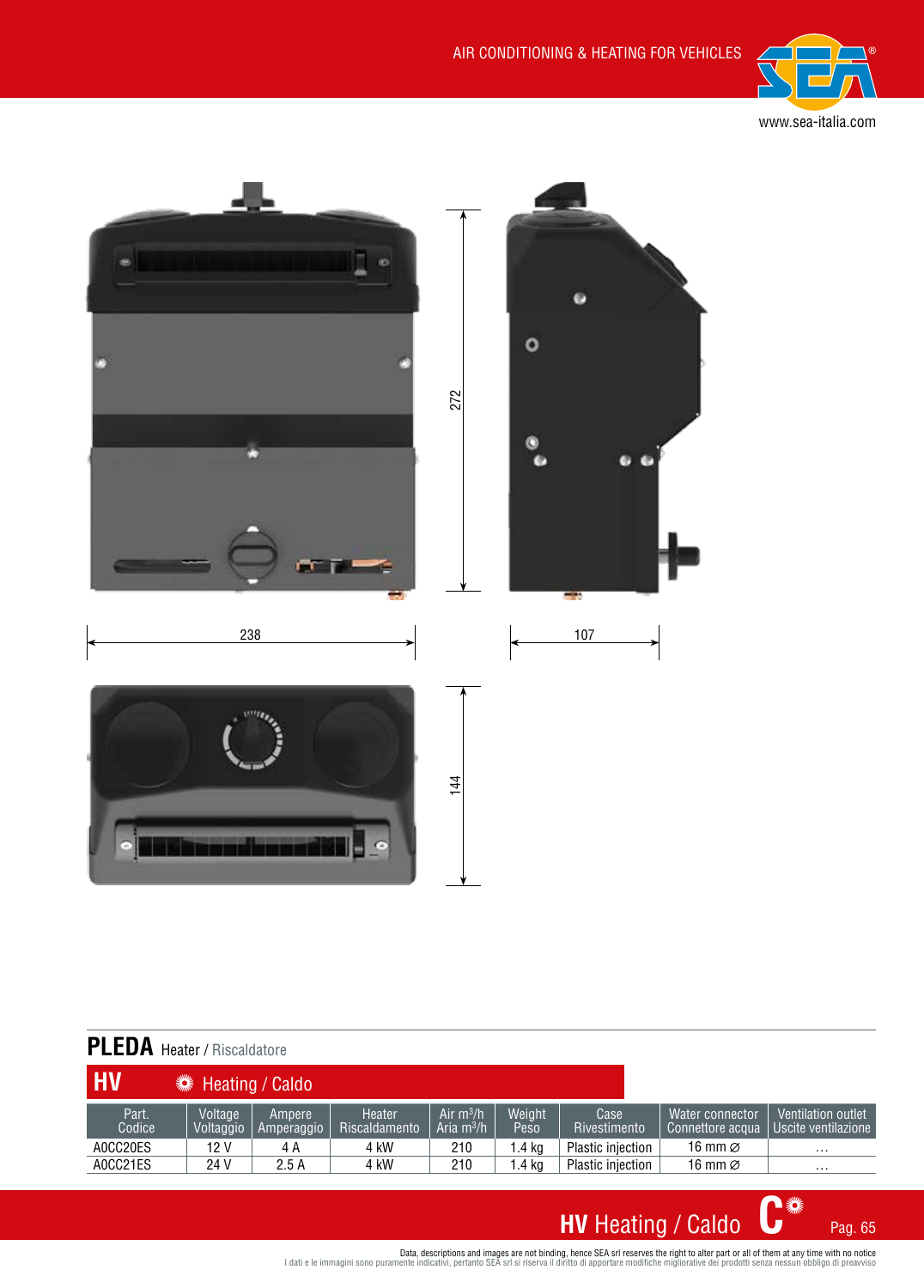



# **CLASSIC MINI**

Heater Unit / Riscaldatore



#### Position in the cabin Posizione in cabina

Easy to instal this heater unit in the roof of cab without dashboards , available also version with electric PTC heating.

Unita riscaldamento di facile installazione in cabine non predisposte è disponibile anche la versione con riscaldatore elettrico.

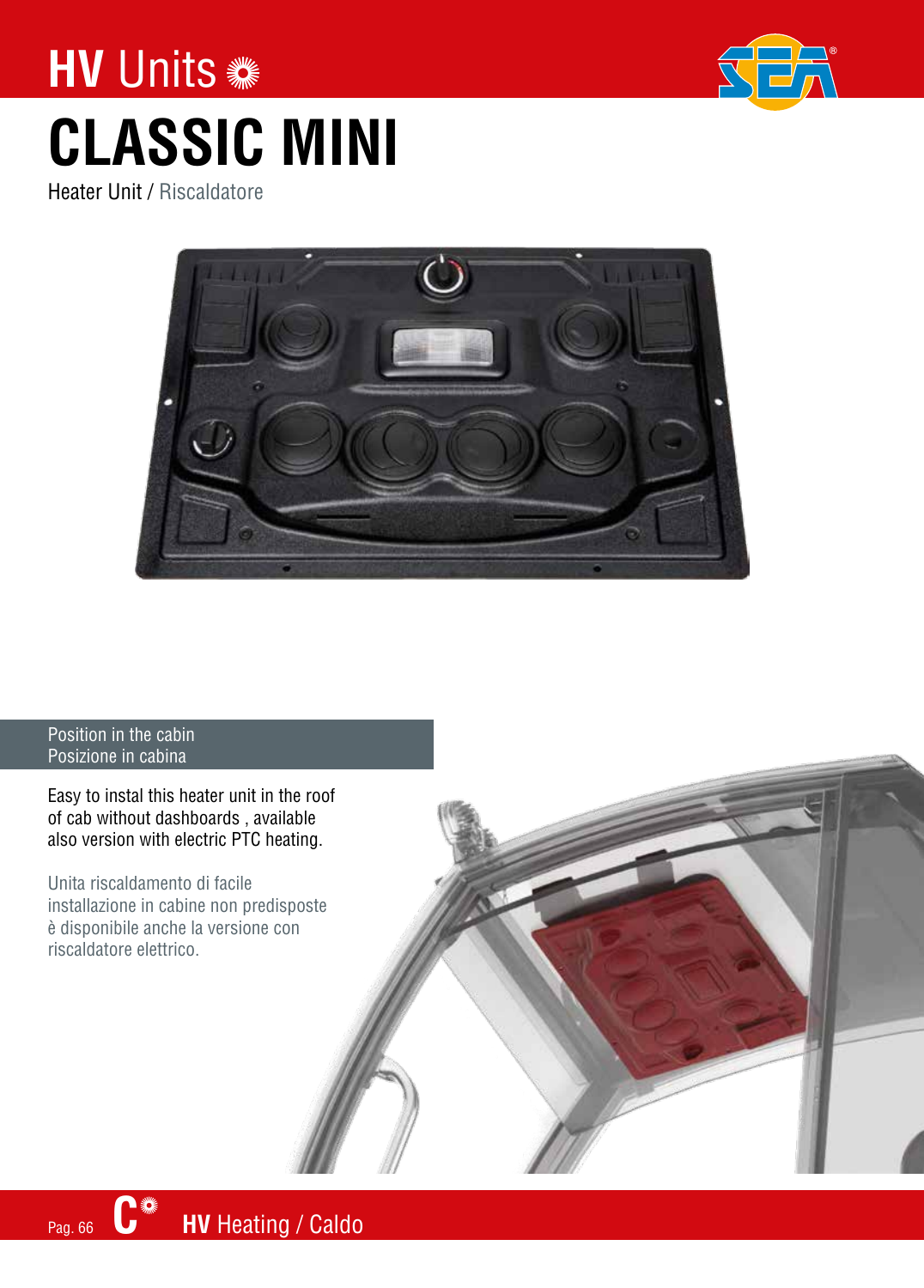



### **CLASSIC MINI Heater / Riscaldatore**

| <b>HV</b>                    |                      | <b>If Heating / Caldo</b> |                         |                             |                |                      |                                            |                                           |
|------------------------------|----------------------|---------------------------|-------------------------|-----------------------------|----------------|----------------------|--------------------------------------------|-------------------------------------------|
| Part.<br>Codice <sup>1</sup> | Voltage<br>Voltaggio | Ampere<br>Amperaggio      | Heater<br>Riscaldamento | Air $m^3/h$<br>Aria $m^3/h$ | Weight<br>Peso | Case<br>Rivestimento | <b>Water connector</b><br>Connettore acqua | Ventilation outlet<br>Uscite ventilazione |
| A0CC00087-00                 | 12 V                 | 15 A                      | 6 kW                    | 680                         | 5.8 kg         | Plastic injection    | 16 mm $\varnothing$                        | $\cdots$                                  |
| A0CC00088-00                 | 24 V                 | 8 A                       | 6 kW                    | 680                         | 5.8 kg         | Plastic injection    | 16 mm $\varnothing$                        | $\cdots$                                  |